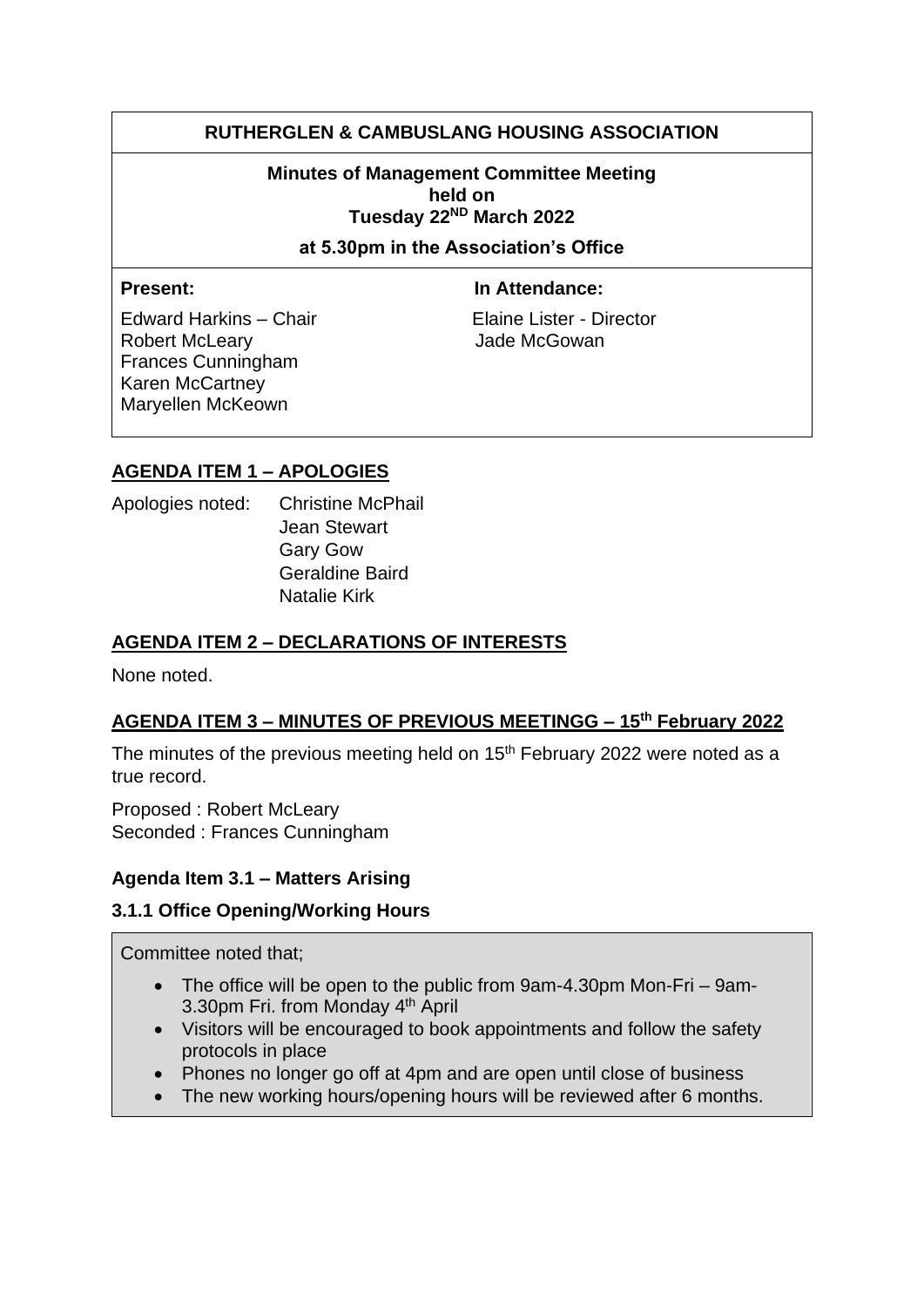### **3.1.2 Working Arrangement**

Members noted the arrangements for a phased return to full time office working

#### **3.1.3 Salary Increase**

Committee members noted no salary increase has as yet been agreed between EVH and Unite the Union

## **3.1.4 Rental of Aspire unit (previous agenda item 5.7)**

Committee noted that the potential rental Unit 4 had unfortunately fallen through as the company has opted to continue to work from home but that there were other interested parties.

## **3.1.5 Committee training** (previous agenda item 5.8)

The committee discussed potential options for training on the use of laptops/tablets. It was suggested training could take place after management meetings or have a dedicated day and time for training to be given.

#### **3.1.6 Rent increase** (previous agenda item 7.0)

All rent increase letters were issued to tenants before the 28<sup>th</sup> February giving the tenants the required 28 days notices period. The new rent increase will be effective from March 28<sup>th</sup> 2022.

## **AGENDA ITEM 4 – MINUTES OF SUB-COMMITTEE MEETINGS**

The minutes of the Housing Management Sub Committee Meeting held on 22nd February 2022 were noted as a true record.

Proposed : Frances Cunningham Seconded : Mary Ellen McKeown

# **AGENDA ITEM 5 – COMMITTEE DIGEST**

## **5.1 Media Working Group – 1 st March 2022**

Edward advised that the meeting had been really useful and was pleased that staff had been well prepared with a number of good ideas. He suggested that there should be a Chair and working agenda for the group.

Members commented that the most recent newsletter was greatly improved as it was more relevant and personal for tenants and had less advertisements.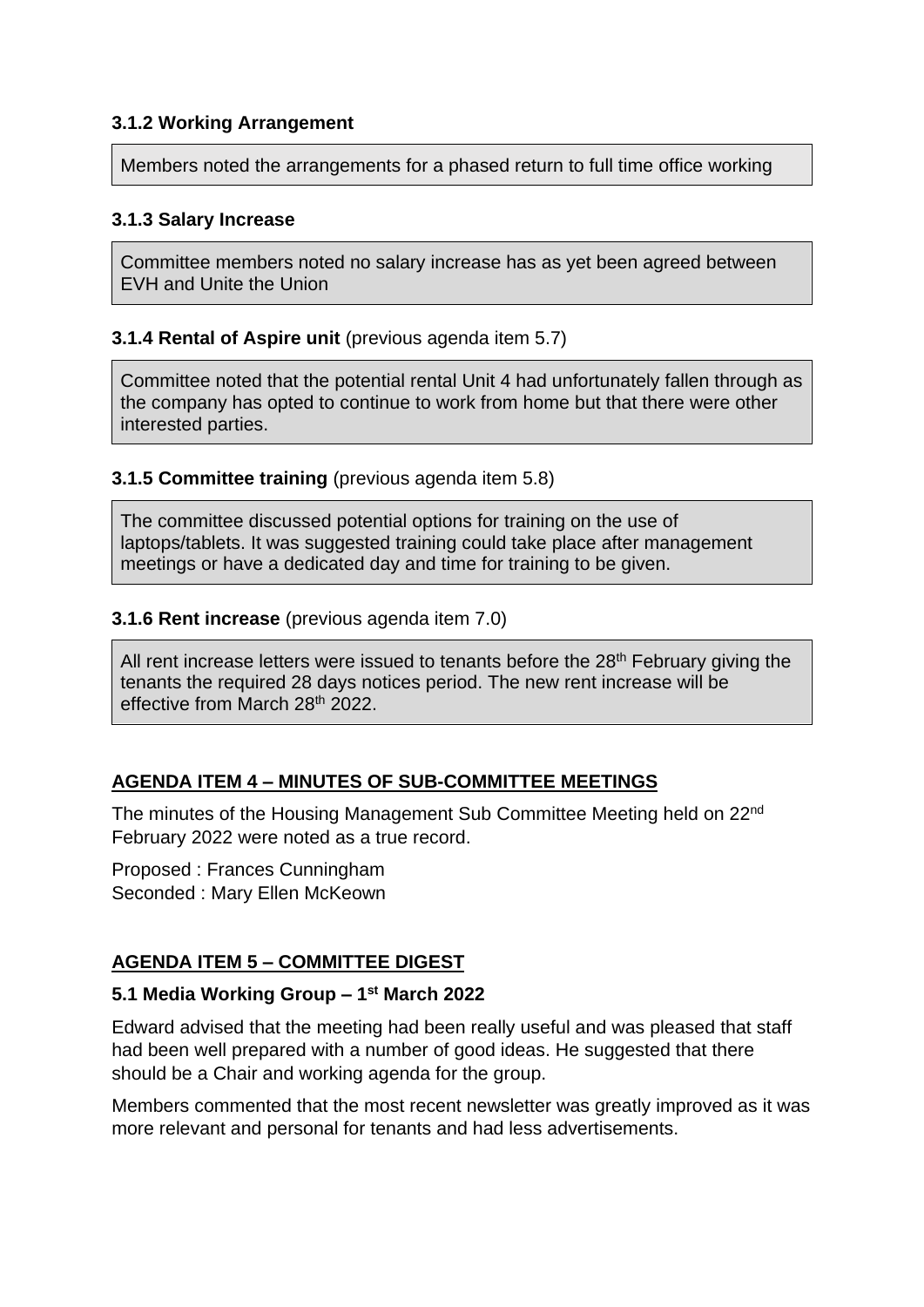Members agreed with Edward's suggestions. Robert agreed to be the Chair of the Media Working Group.

## **5.2 Flexible Working Application**

Elaine advised that an application had been submitted under the Flexible Working Policy that met the criteria.

Members approved the application with the recommendation that it be reviewed after six months and annually thereafter.

#### **5.3 Landamer Day**

Elaine advised that Landamer Day was being held this summer after a 2 year break. The Association had previously supported the event and had received a proposal that this year it sponsored the publication of the programmes.

Members confirmed that a similar event, Summer Fest, was held in Cambuslang and stressed that any sponsorship offered to the Landamer Committee should also be made to Summer Fest.

Members discussed the level and options for sponsoring events and agreed to make a contribution up to £500 to each event and instructed Elaine to contact both planning Committees to discuss how this should be made.

#### **5.4 Complaints Analysis November 22 – February 22**

Elaine presented the report but advised that, in future reports, more information on the outcomes, nature of complaints etc would be given. She further advised that staff had been given training on what constituted a complaint and would be getting further training on logging and monitoring complaints on the system.

The Committee noted that reports on complaints would be given quarterly.

#### **5.5 Schedule of Reports**

The committee noted the schedule of reports detailed over 3 months from January 2022-March 2022 and noted the reports outstanding.

#### **5.6 Homes for Ukrainian Refugees Scheme**

Elaine explained that the Scottish Government had recently launched a scheme to assist families fleeing the war in Ukraine get accommodation and financial support. At the moment the scheme was based on named families being sponsored to come to Scotland who would then have 'leave to stay' for up to 3 years and the right to claim welfare benefits.

She also explained the Government was looking to local authorities to be 'super sponsors' and to work with social landlords to identify suitable accommodation.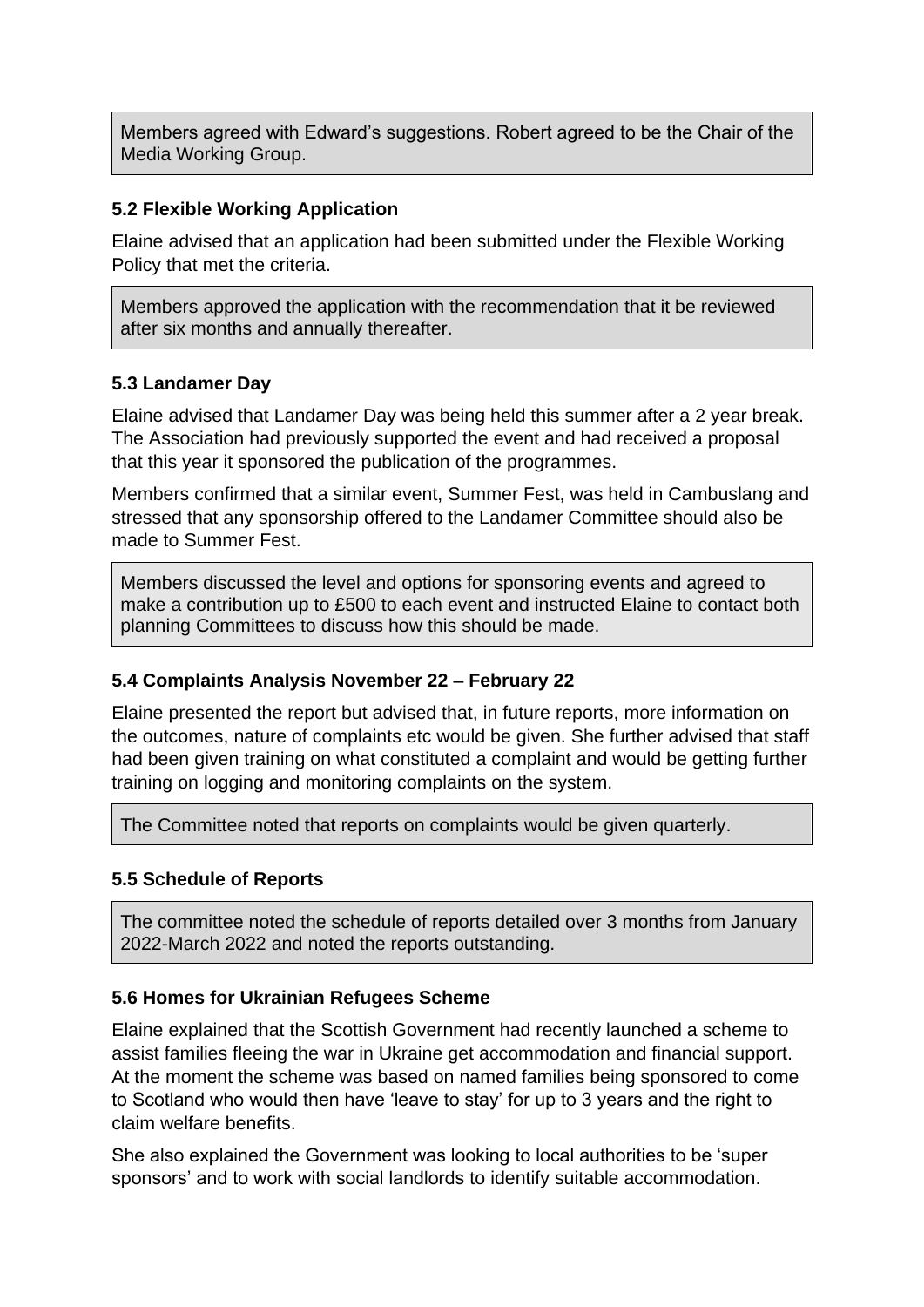Members agreed that, in principal, they would wish the Association to participate in the scheme but did discuss potential issues that had to be clarified, particularly any potential risks to the Association. The preference of members would be for South Lanarkshire Council to lead and administrate the scheme.

After a full discussion, members felt it would be prudent to wait on further information and guidance on the scheme, how it would work for associations and the financial commitments that would be involved.

## **AGENDA ITEM 6.0 – Notifiable events**

Elaine gave members an update on the submission of the Notifiable Events regarding the length of the Chair's tenure and the omission of clause from the Rules approved at the Special General Meeting.

She confirmed that she had sought legal advice on both issues which she had included in the submission of the notifiable event. She further advised that the Regulator had responded looking for further information.

The members noted that the legal advice confirmed that the Rules stood as they had been issued prior to the SGM and it was that version that had been approved by the membership. If the omitted clause was to be included, this would require calling another SGM.

In line with discussions at the previous meeting of the Management Committee, it was confirmed that members wished the Rules to remain as they were i.e. without clause 43.1.12.

Members discussed the reasons behind the Chair's tenure exceeding the 5 years as allowed under the Rules and agreed that this had been due to a combination of administrative error and miscommunication. They unanimously agreed that they were confident that there had no intent to deceive members or to deliberately breach the Rules.

Elaine advised that, as part of the Notifiable Event, she had confirmed;

- The breach had been a genuine administrative error
- That members were all well aware of the Rule limiting the Chair's tenure to 5 years
- That the current Chair had intended to step down this year at the end of what was believed to be, his 5 years
- That, as soon as the breach had been identified, the Chair had stepped down immediately
- That minutes and previous decisions had been checked and that no significant decisions had been made under the Chair's delegated authority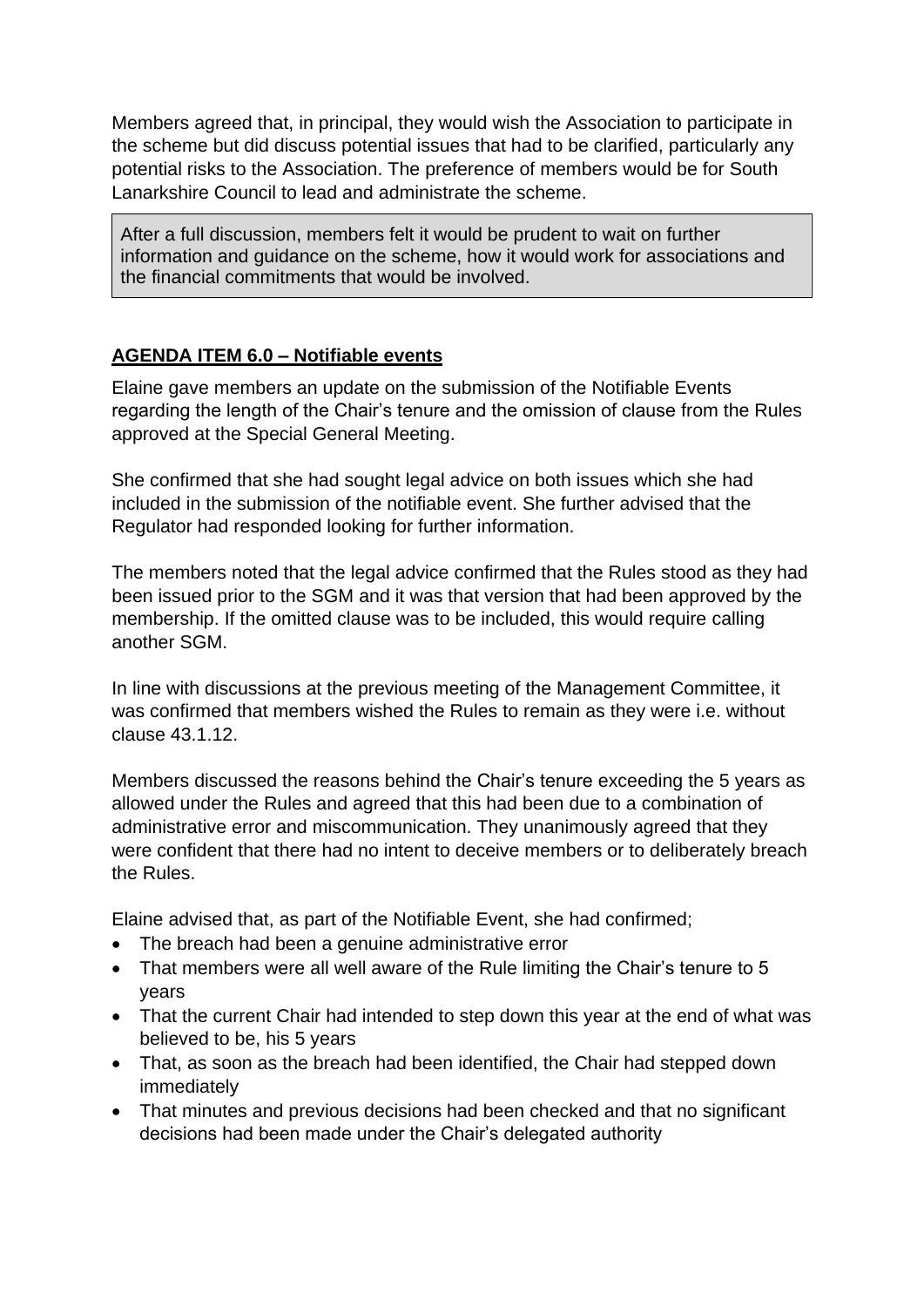She further advised that the Regulator was seeking further information on what had happened that she would submit as soon as possible.

Members agreed that the Association had responded appropriately and thanked the Robert for his service and the support and guidance he had given to members during his period as Chair. Elaine also thanked him for the advice and support he had given her since she started.

Robert confirmed that he was staying on as a Committee member and proposed Edward as the Chair which was seconded by Frances. The members present unanimously voted for Edward to be Chair until the next AGM. Edward accepted the position and requested that Robert be elected as Vice-Chair so that he could continue to act as his 'mentor'.

Elaine advised that the Regulator was seeking further information on the background to the breach as well as an update of the decisions made by the Committee at this meeting. Edward suggested that, to demonstrate the Association's commitment to good governance, the Regulator should be informed that he had recently completed the SFHA governance course.

Elaine confirmed that she would submit the additional information as soon as she could and update members accordingly.

## **AGENDA ITEM 7.0 – Strategic Planning Day**

Members discussed the format and content of the Planning Day and agreed that, not only had the day been useful but had also been interesting and enjoyable. It was suggested that a 'follow-up' day could be arranged later on in the year.

Members noted the outcomes from the Planning Day. It was noted that under Opportunities, it should read 'Exploring Mid-Market Rents' as opposed to 'providing'.

**It was noted that the meeting was nearing the 2 hour limit as allowed under the Standing Orders. Members present agreed to suspend the Standing Orders until all business was completed.**

#### **AGENDA ITEM 8.0 – Draft Notifiable Event Policy**

After discussion on the key points and clauses of the draft policy, members approved adopting the Policy.